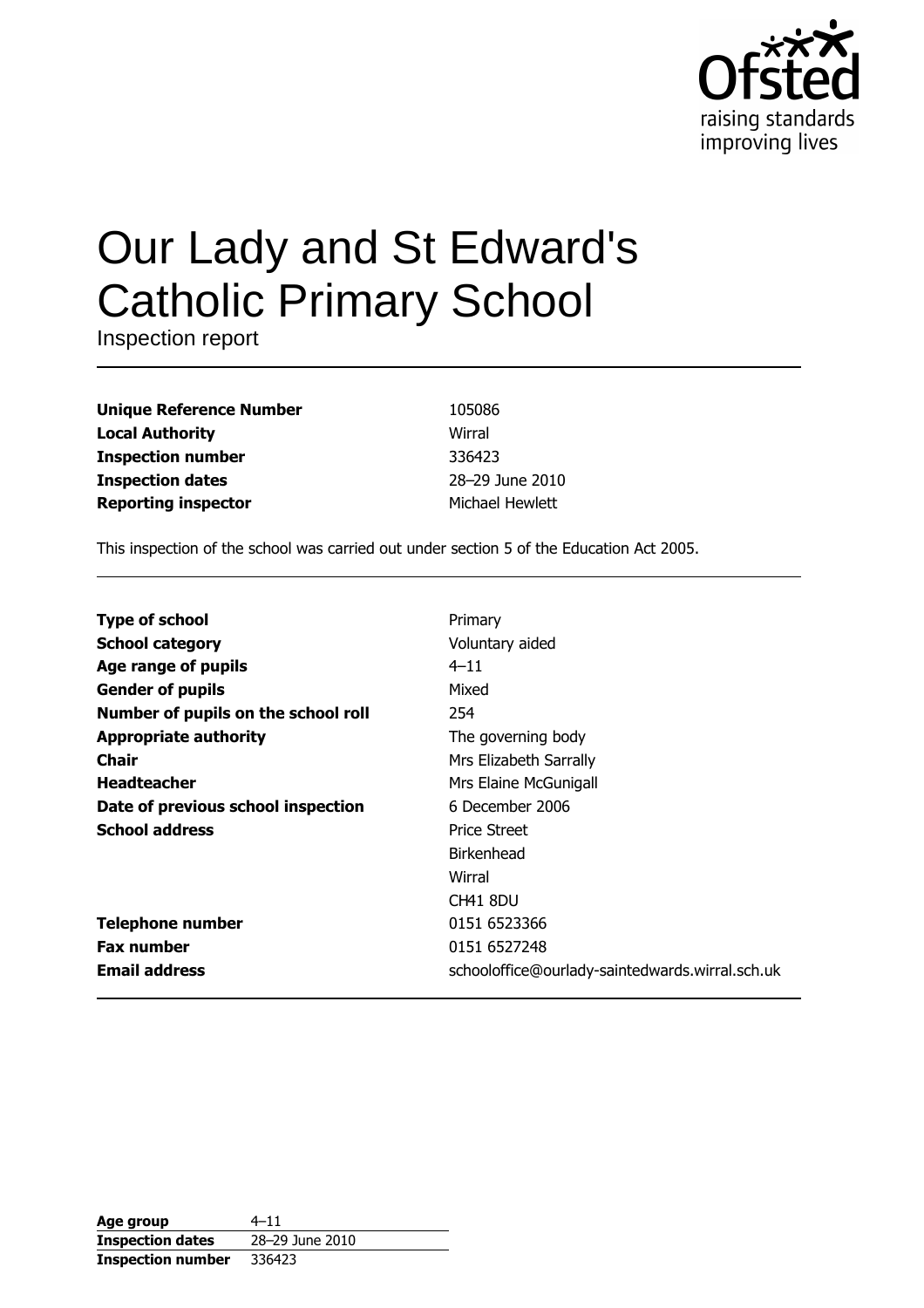The Office for Standards in Education, Children's Services and Skills (Ofsted) regulates and inspects to achieve excellence in the care of children and young people, and in education and skills for learners of all ages. It regulates and inspects childcare and children's social care, and inspects the Children and Family Court Advisory Support Service (Cafcass), schools, colleges, initial teacher training, work-based learning and skills training, adult and community learning, and education and training in prisons and other secure establishments. It rates council children's services, and inspects services for looked after children, safequarding and child protection.

Further copies of this report are obtainable from the school. Under the Education Act 2005, the school must provide a copy of this report free of charge to certain categories of people. A charge not exceeding the full cost of reproduction may be made for any other copies supplied.

If you would like a copy of this document in a different format, such as large print or Braille, please telephone 08456 404045, or email enquiries@ofsted.gov.uk.

You may copy all or parts of this document for non-commercial educational purposes, as long as you give details of the source and date of publication and do not alter the documentation in any way.

Royal Exchange Buildings St Ann's Square Manchester M2 7LA T: 08456 404045 Textphone: 0161 618 8524 E: enquiries@ofsted.gov.uk W: www.ofsted.gov.uk © Crown copyright 2010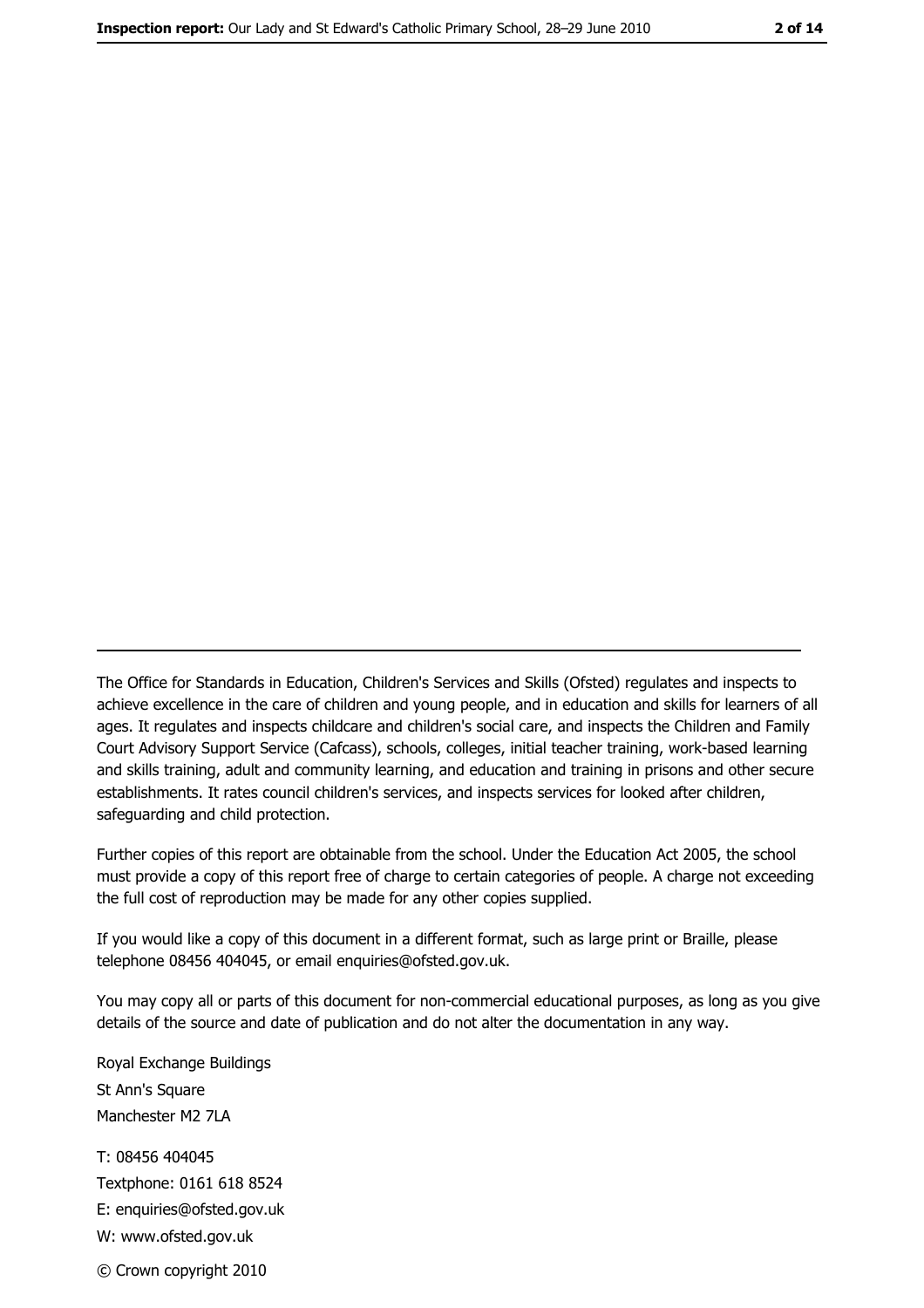# **Introduction**

This inspection was carried out by three additional inspectors. The inspectors visited 19 lessons and observed 12 teachers. They held meetings with governors, senior staff and groups of pupils. The inspectors observed the school's work and scrutinised a range of documentation including that related to school management, safeguarding, pupils' attainment and progress. They also took into account questionnaires returned by 32 parents and carers, 100 pupils from Key Stage 2 and 26 staff.

The inspection team reviewed many aspects of the school's work. It looked in detail at the following:

- pupils' achievement by the time they reached the end of Key Stage 2  $\blacksquare$
- attendance levels  $\blacksquare$
- the consistency of teaching and feedback to pupils  $\blacksquare$
- the impact of leadership and management.  $\blacksquare$

## Information about the school

This school is of average size. Most pupils are of White British heritage. Few are from minority ethnic groups and very few are learning English as an additional language. The proportion of pupils known to be eligible for a free school meal is high at almost four times the national average. Above average numbers of pupils have special educational needs and/or disabilities. The school has recently achieved the Healthy Schools Award.

Rooms on the site are used for a pre-school group and an after-school club, both managed independently of the school. These settings were not subject to this inspection.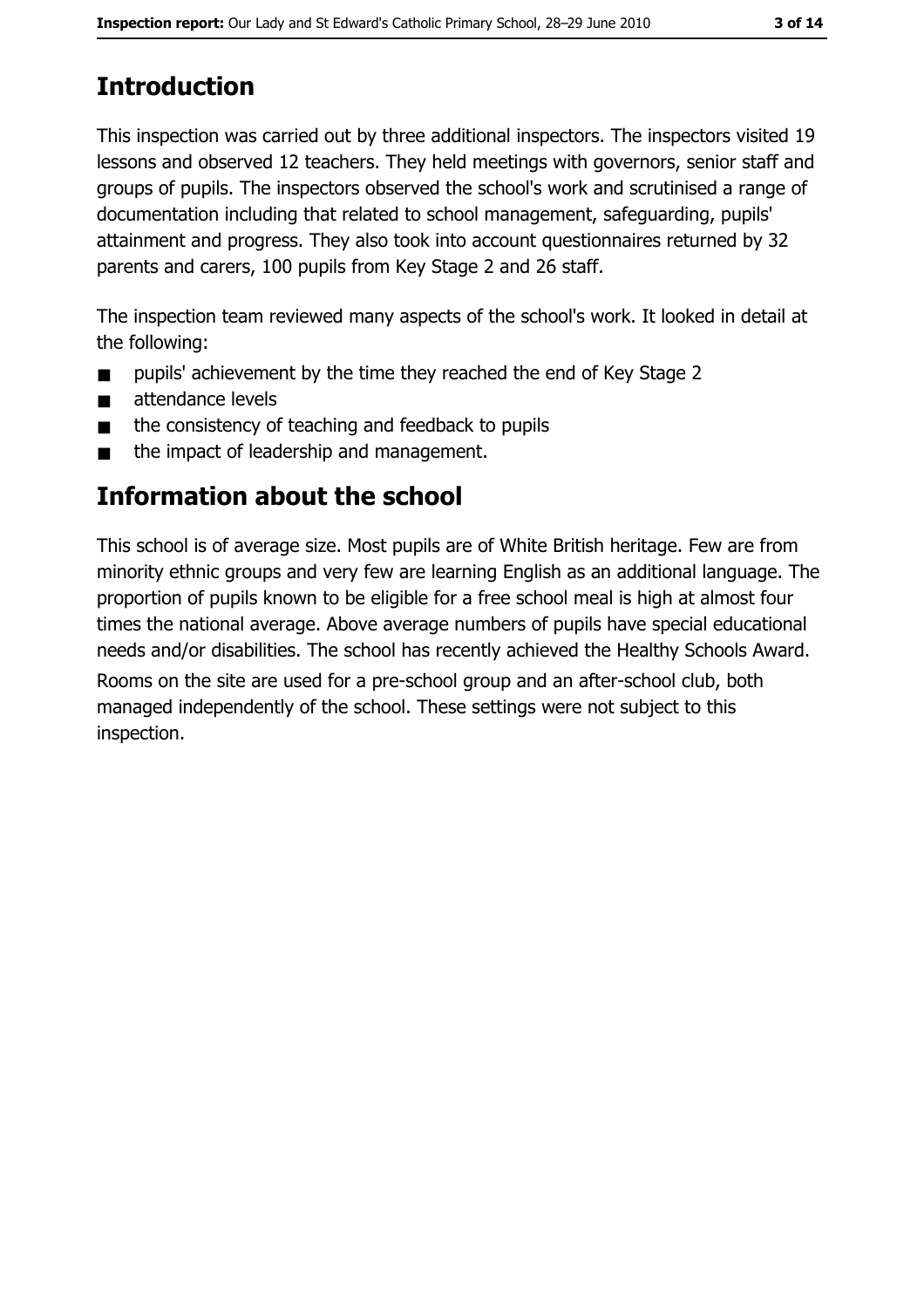4 of 14

Inspection grades: 1 is outstanding, 2 is good, 3 is satisfactory, and 4 is inadequate Please turn to the glossary for a description of the grades and inspection terms

# **Inspection judgements**

## Overall effectiveness: how good is the school?

### The school's capacity for sustained improvement

## **Main findings**

Our Lady and St Edward's is an outstanding school. It is successful because leaders, staff and governors have concentrated on the right priorities. They set about raising attainment by improving the quality of teaching and learning and introducing an excellent curriculum, which pupils find interesting and engaging.

Overall, children begin school with skills which are typically well below average. They make good progress in the Early Years Foundation Stage because of the high priority adults give to improving children's personal, social and literacy skills. Similar rates of progress are maintained throughout the other two key stages, so that by the end of Key Stage 2, pupils' attainment is broadly average in reading and mathematics. In writing, it remains just below average and this is the weaker subject. This is because, in some classes, there are too few opportunities for pupils to produce extended pieces of work. Progress for those pupils with special educational needs and/or disabilities is excellent. This is because the skilled interventions from teachers and support staff accurately meet individual pupils' needs.

The school's work has some outstanding features. These include pupils' positive attitudes to learning and their exemplary behaviour. They are ready to share their good understanding of the importance of leading a healthy lifestyle and they say they feel extremely safe. Excellent care, quidance and support are enhanced by first-rate partnerships with parents and carers and a host of agencies. Pupils have a genuine voice in the school and they are constantly encouraged to share their opinions. As one member of the school council commented, 'We talk about everything. We even helped decide what equipment we should have outside'. Good and improving teaching, an outstanding curriculum, and the exceptional focus on providing equal opportunities allow all pupils to develop their individual strengths. The headteacher's drive and determination are exceptional and have been instrumental to improving learning for all pupils. Attendance is average and improving, but for a small minority of pupils, attendance is erratic. Key to the improvement in pupils' achievement is the rigorous self-evaluation which is highly accurate and honest in its judgements. The school has an extremely clear view of its strengths and areas for improvement. For example, it recognises that pupils' contact with other cultures could be better. Staff and governors are united in their pursuit of excellence. This demonstrates the school's excellent capacity for sustained improvement.

## What does the school need to do to improve further?

Raise standards in writing by ensuring that:  $\blacksquare$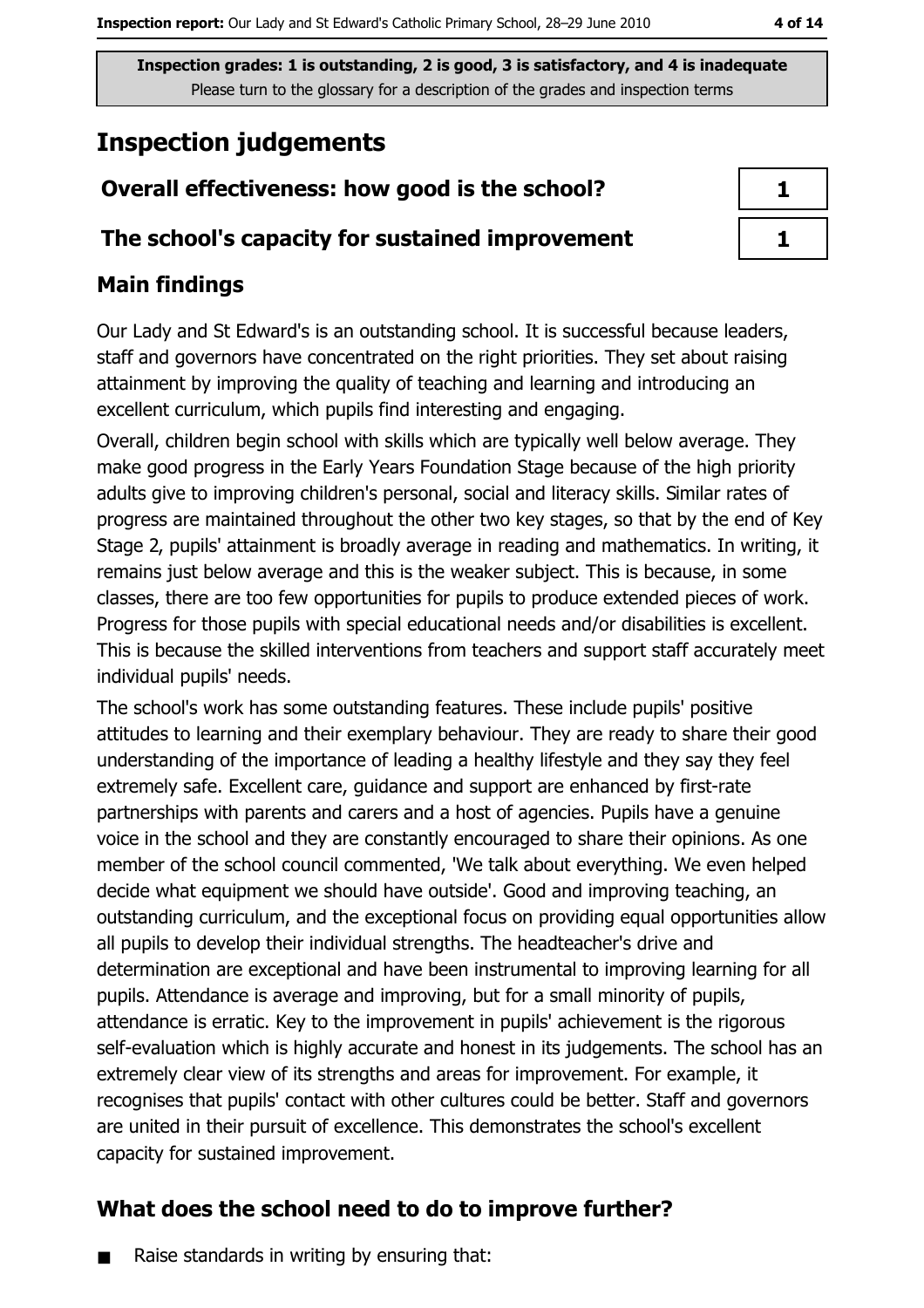- there is a consistent emphasis on writing across the school
- staff ensure pupils complete enough writing in lessons.
- Improve attendance further, especially that of persistent absentees  $\overline{\phantom{m}}$
- Broaden pupils' understanding of the richness of the wider world and their  $\overline{\phantom{m}}$ contact with it.

#### **Outcomes for individuals and groups of pupils**

Pupils enjoy coming to school and their achievement is good. 'Our teachers make the lessons interesting and that is why we work so hard' was a comment that summed up pupils' views. In all lessons observed by inspectors, behaviour was exemplary. Pupils apply themselves to their work and consequently make good progress in their learning. They show an eagerness to learn and enjoy the positive encouragement that they receive.

Overall, pupils make good progress from their starting points, leading to broadly average attainment in reading and mathematics by the end of Year 6. Pupils seen to be making slower progress and those with special educational needs and/or disabilities are quickly identified and they receive excellent support from all staff. As a result, they make excellent progress. Although good progress has been made in improving standards in writing, it remains the weaker subject.

Pupils participate enthusiastically in the many sporting activities that are available, often provided by the school's sports coach. Pupils respect the needs of others and have a well developed sense of right and wrong. They readily cooperate with one another and share common values. This was confirmed by pupils who said, 'In our school we all try to think about one another'. They are keen to take on responsibilities and make a good contribution to the school and wider community. For example, the head boy and head girl regularly take visitors around the school. They take their roles very seriously and make sure the school is seen in the best possible light.

Pupils work well in teams, enjoy decision making and most have high aspirations. Their ability to use and apply the key skills of oracy, literacy, numeracy and information and communication technology (ICT) that would contribute to their future economic well-being is good. Whilst attendance is average, and the school has made good progress in this area, persistent absence is still too high. In addition, pupils have a limited appreciation of and contact with cultures beyond those in the school and in the immediate locality.

These are the grades for pupils' outcomes

 $\overline{2}$ 

The grades for attainment and attendance are: 1 is high; 2 is above average; 3 is broadly average; and 4 is low.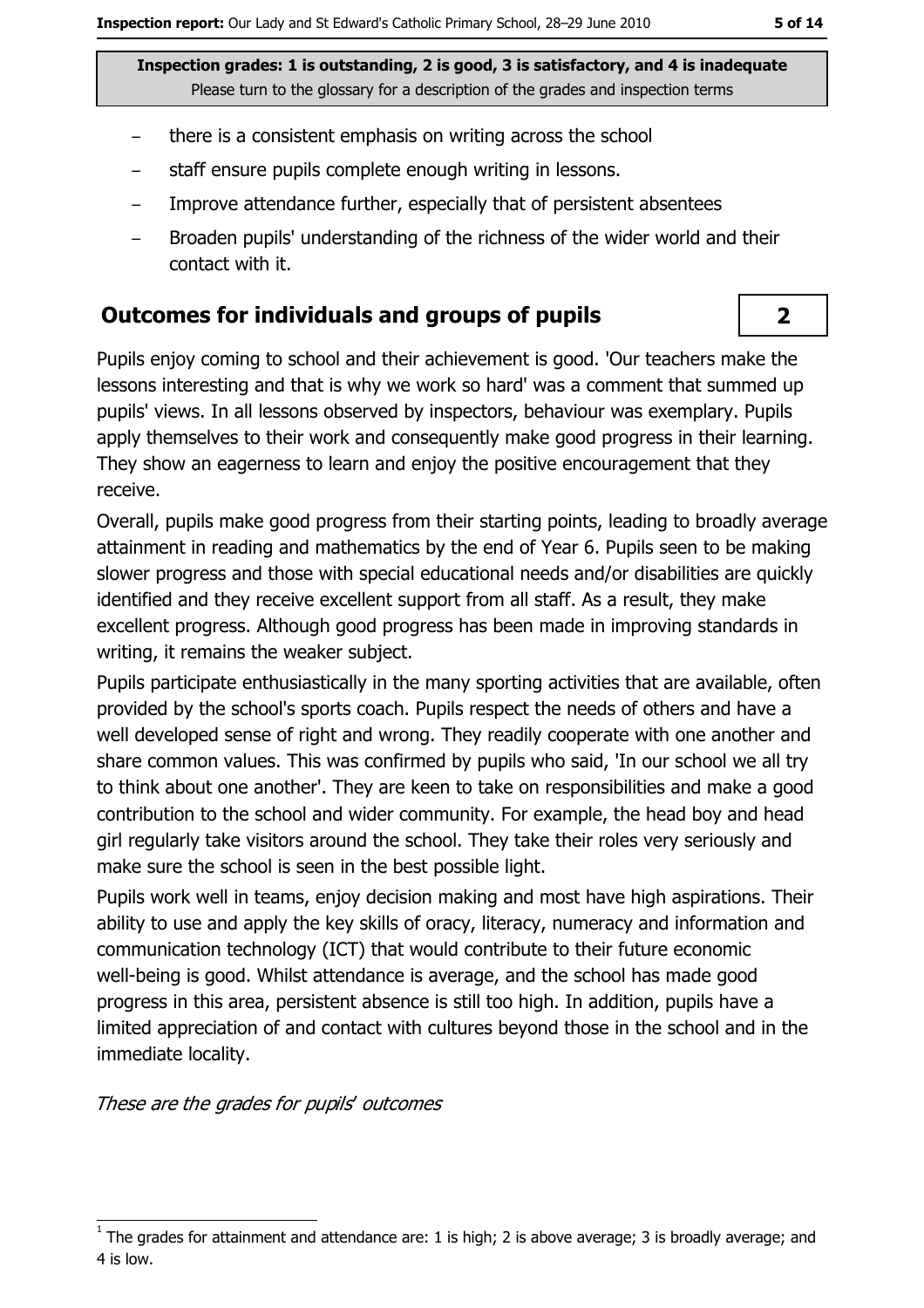| Pupils' achievement and the extent to which they enjoy their learning                                                     |                |  |
|---------------------------------------------------------------------------------------------------------------------------|----------------|--|
| Taking into account:<br>Pupils' attainment <sup>1</sup>                                                                   | 3              |  |
| The quality of pupils' learning and their progress                                                                        | $\overline{2}$ |  |
| The quality of learning for pupils with special educational needs and/or<br>disabilities and their progress               | 1              |  |
| The extent to which pupils feel safe                                                                                      |                |  |
| <b>Pupils' behaviour</b>                                                                                                  |                |  |
| The extent to which pupils adopt healthy lifestyles                                                                       |                |  |
| The extent to which pupils contribute to the school and wider community                                                   |                |  |
| The extent to which pupils develop workplace and other skills that will<br>contribute to their future economic well-being |                |  |
| Taking into account:<br>Pupils' attendance <sup>1</sup>                                                                   | 3              |  |
| The extent of pupils' spiritual, moral, social and cultural development                                                   | 2              |  |

#### How effective is the provision?

Excellent behaviour and relationships are important factors that contribute to the good quality of teaching. Strengths include teachers' high expectations of learning and clear lesson plans that explain how the needs of different groups are to be met. Importantly, pupils are given good feedback on their work both orally and in the written comments in their books. These qualities were illustrated well in an outstanding Year 3 mathematics lesson, where pupils were using compass points to describe directions. Pupils thrived within a learning environment where the teacher encouraged them to apply their new found skills in practical situations. They assessed their own progress and could explain what they found difficult. Skilful questioning checked on levels of understanding and, as a result, rapid progress was made by the different groups represented. However, on a few occasions, teachers do not place enough emphasis on ensuring that pupils complete their written tasks.

An excellent curriculum impacts positively on pupils' attainment, for example, by providing many relevant opportunities for pupils to produce extended pieces of writing in subjects such as history. The move to a thematic approach that links subjects together has increased pupils' enjoyment and engagement. It has made topics more relevant and encourages pupils to pursue their own interests. They make the most of, and thoroughly enjoy, the numerous opportunities they are given to join in sporting, social and artistic activities. The curriculum is enriched by an excellent range of educational visits and visitors.

Most parents say that the school is very caring and supervises pupils well to ensure their safety. Inspection findings confirm that care, guidance and support are excellent. Staff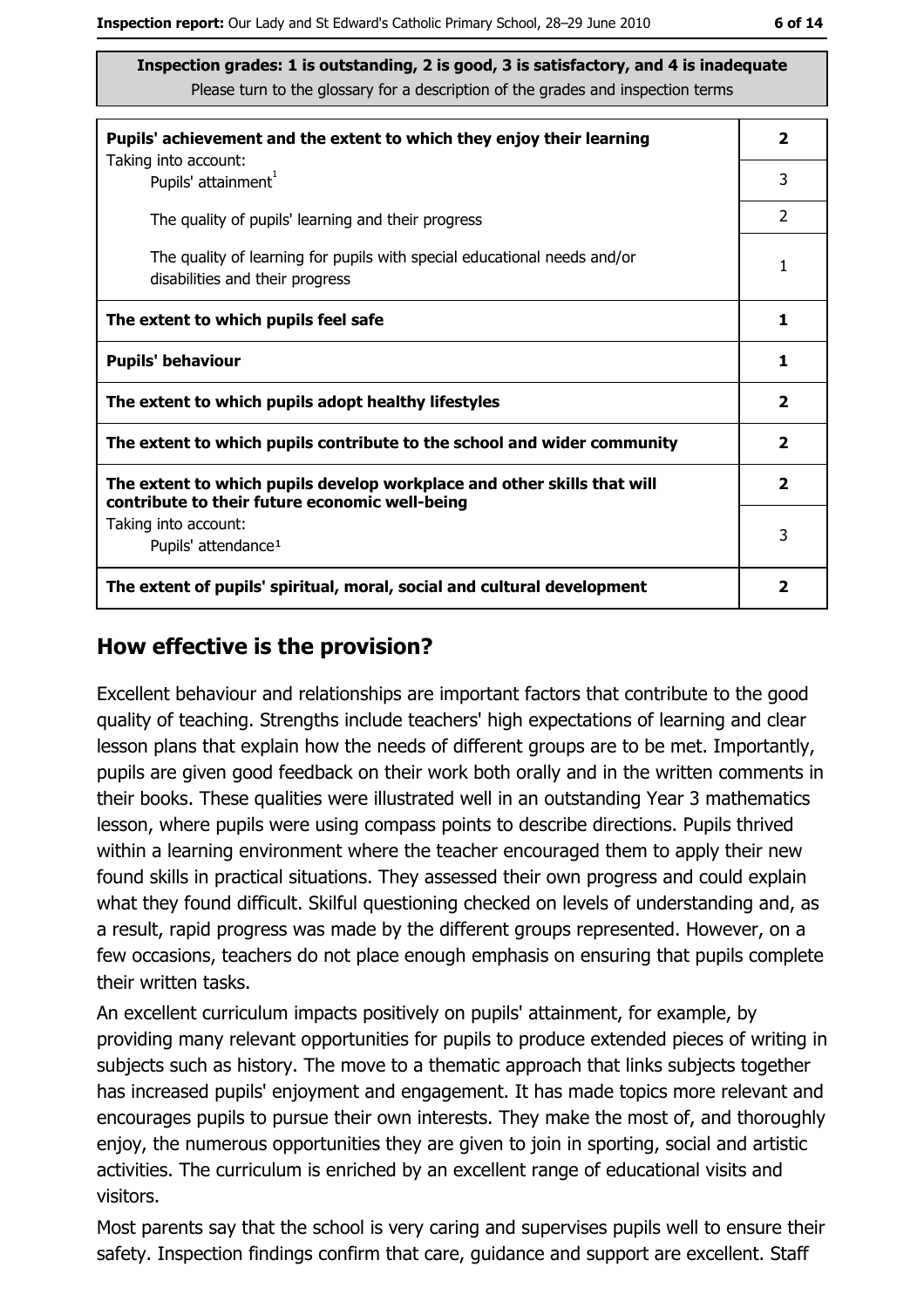know pupils as individuals and provide support that is tailored to their specific needs. There are excellent partnerships with outside agencies and first-class transition arrangements with the on site pre-school group and the local high schools. These contribute to very smooth transfers. The school's imaginative approaches to encouraging and rewarding good attendance are beginning to have a positive impact.

These are the grades for the quality of provision

| The quality of teaching                                                                                    |  |
|------------------------------------------------------------------------------------------------------------|--|
| Taking into account:<br>The use of assessment to support learning                                          |  |
| The extent to which the curriculum meets pupils' needs, including, where<br>relevant, through partnerships |  |
| The effectiveness of care, guidance and support                                                            |  |

## How effective are leadership and management?

The headteacher provides inspirational leadership and, well supported by colleagues in the leadership team, has established a clear educational direction and ambition to improve. The culture established in the school is one of promoting equality for all, evident in the excellent support for different groups of pupils and the impressive use of data to monitor the progress of individual pupils. The governing body is effective in supporting and holding the school to account. It makes sure that all statutory requirements are met and the school's procedures for safeguarding are good. Systems are very effective and regularly checked. All aspects of the budget are carefully monitored in order to get the best value from it. For example, staff deployment is regularly reviewed to ensure that it has maximum impact on pupils' learning. The management and monitoring of teaching and learning are rigorous, supportive and highly effective. As a result, teaching is improving with an increasingly secure base of good and outstanding practice. Self-evaluation informs the strategies for school improvement that have successfully increased the rate of progress that pupils make. The school makes a good contribution to community cohesion. It sees itself at the heart of its local parish. This partnership enables the school to contribute greatly to its local community and pupils benefit from the excellent partnerships with parents and carers. These are important factors in the pupils' good achievement. The school promotes amongst pupils a sense of tolerance and understanding of a range of cultures and faiths. Opportunities to make the most of the diversity and richness of the wider world and pupils' contact with it are not as well advanced.

These are the grades for leadership and management

| The effectiveness of leadership and management in embedding ambition and<br>driving improvement |  |
|-------------------------------------------------------------------------------------------------|--|
| Taking into account:                                                                            |  |
| The leadership and management of teaching and learning                                          |  |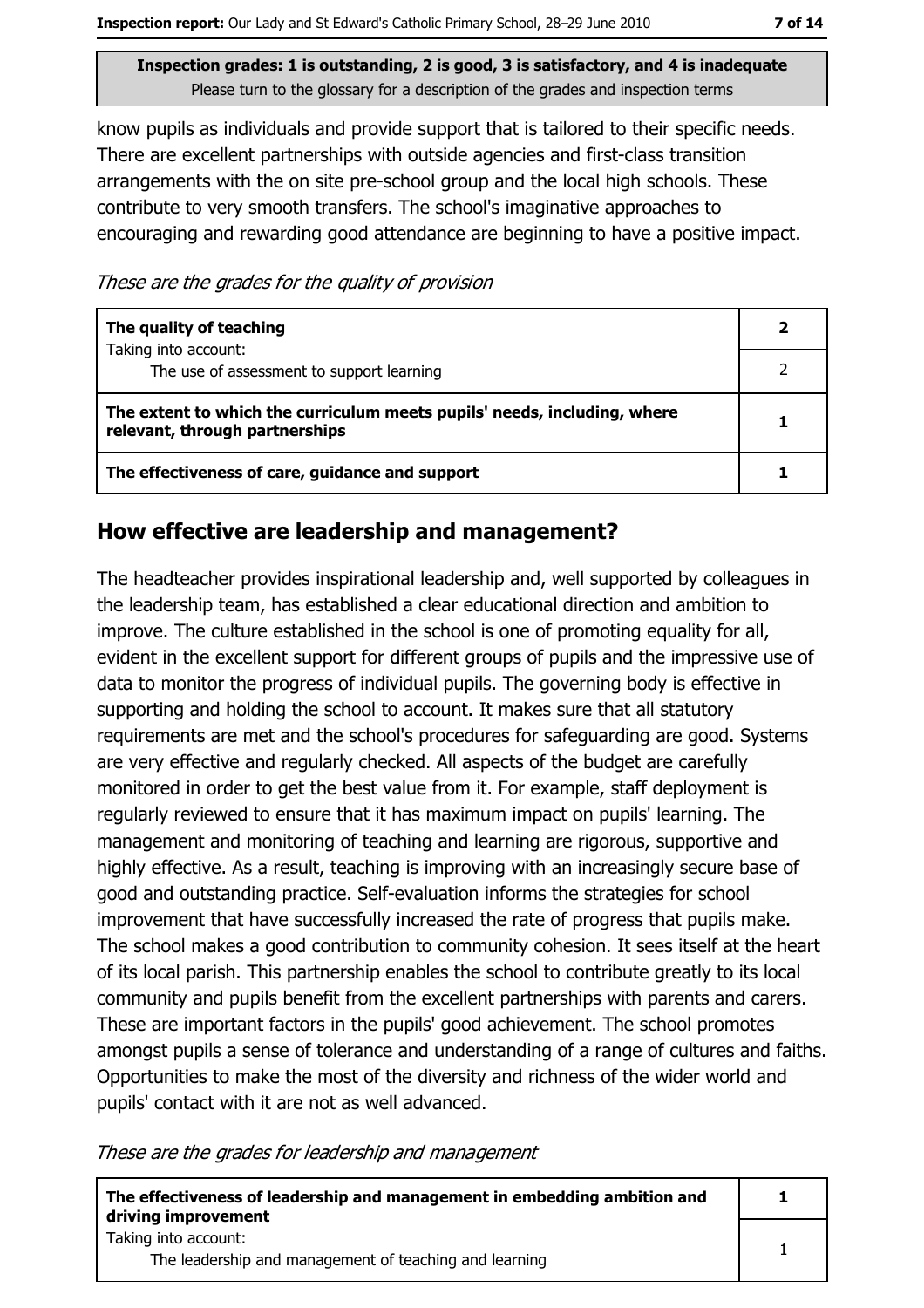| Inspection grades: 1 is outstanding, 2 is good, 3 is satisfactory, and 4 is inadequate<br>Please turn to the glossary for a description of the grades and inspection terms |                |
|----------------------------------------------------------------------------------------------------------------------------------------------------------------------------|----------------|
| The effectiveness of the governing body in challenging and supporting the<br>school so that weaknesses are tackled decisively and statutory responsibilities<br>met        | 2              |
| The effectiveness of the school's engagement with parents and carers                                                                                                       |                |
| The effectiveness of partnerships in promoting learning and well-being                                                                                                     | 1              |
| The effectiveness with which the school promotes equality of opportunity and<br>tackles discrimination                                                                     |                |
| The effectiveness of safeguarding procedures                                                                                                                               | $\overline{2}$ |
| The effectiveness with which the school promotes community cohesion                                                                                                        | $\mathbf{2}$   |
| The effectiveness with which the school deploys resources to achieve<br>value for money                                                                                    | $\mathbf{2}$   |

#### **Early Years Foundation Stage**

Children enter the Early Years Foundation Stage from starting points mostly well below those typically expected for their age. Very good transition arrangements ensure they settle quickly into a safe, secure and welcoming environment. They make good progress as a result of the good input from teaching and support staff who provide children with challenging and exciting activities. When they move to Year 1, children are generally still working below the age-related expectations for their age in all areas of learning. Nevertheless, they have made impressive strides in acquiring language skills and in their personal and social development. This is because adults provide regular opportunities for children to discuss what they are doing. This improves their spoken language and provides good opportunities and reasons for writing. Children's personal development, including their behaviour, is good. They are given clear boundaries and know what is expected of them. They play together happily, learn to share and form good relationships with adults and with each other. Children are given tasks that challenge and interest them, often linked to visits or visitors. For example, they manage their 'Seaside Café' with great enthusiasm, taking food orders and then writing out the bill. Children talk confidently about the similarities and differences they notice when they compare their own 'business' with real one at a nearby resort. As one child explained, 'We only sell pizza here because we cannot cook chips'.

Leadership and management of the Early Years Foundation Stage are good. There are rigorous tracking systems which ensure individual needs can be identified early and suitable support offered. The excellent curriculum takes full advantage of the newly refurbished, attractive environment inside and outside the classroom. Children's welfare and progress are carefully monitored and all aspects of safeguarding are well in place to match the rest of the school. Plans are in place to further improve and embed the continuous provision now that recent building improvements are complete.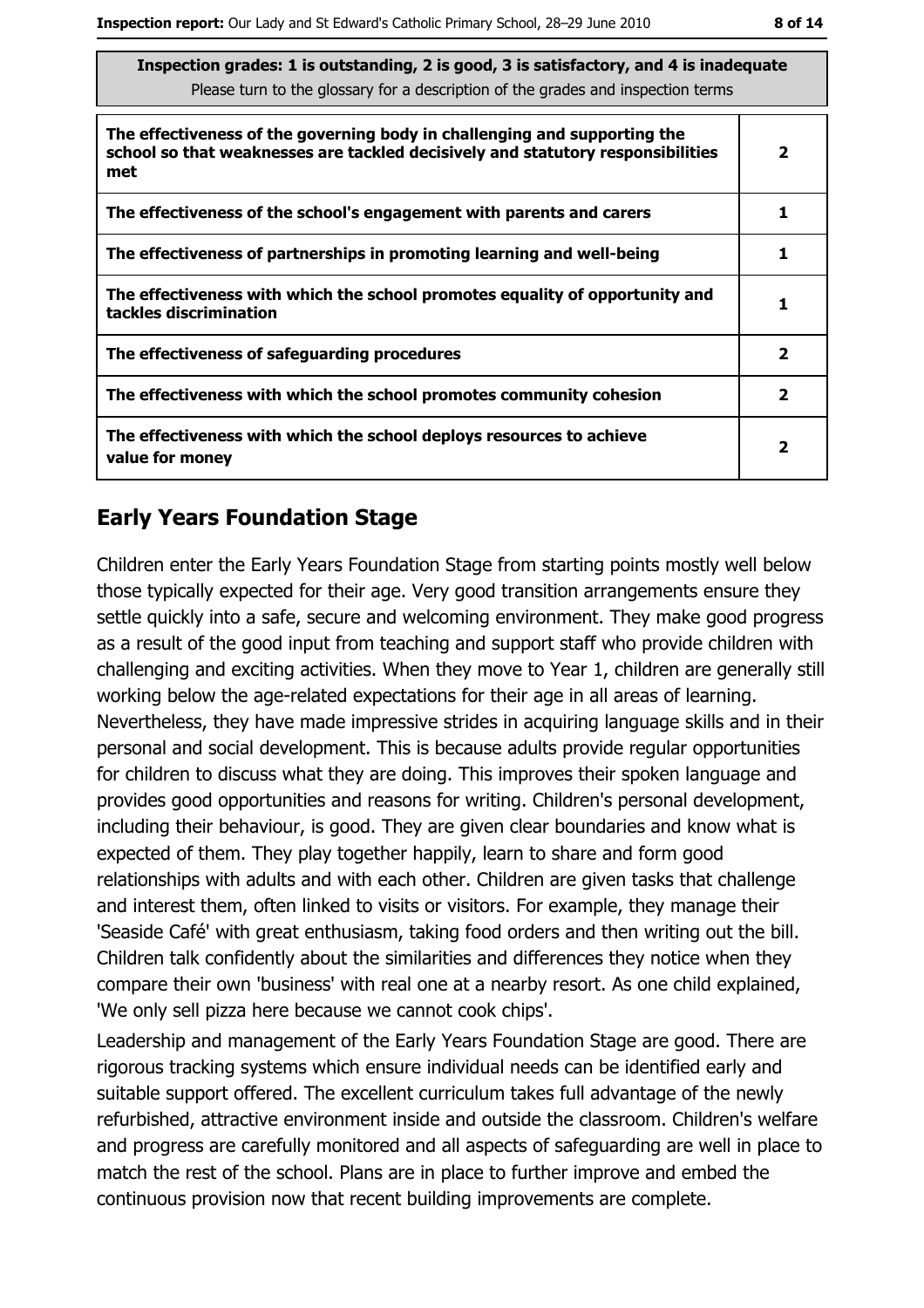These are the grades for the Early Years Foundation Stage

| <b>Overall effectiveness of the Early Years Foundation Stage</b>                             |                |  |
|----------------------------------------------------------------------------------------------|----------------|--|
| Taking into account:<br>Outcomes for children in the Early Years Foundation Stage            |                |  |
| The quality of provision in the Early Years Foundation Stage                                 |                |  |
| The effectiveness of leadership and management of the Early Years<br><b>Foundation Stage</b> | $\overline{2}$ |  |

#### **Views of parents and carers**

Just under a fifth of parents and carers responded to the questionnaire. Of these, the vast majority are highly satisfied with the school. They comment very positively about the quality of leadership and management, the impact of teaching and the overall provision in the school. Many positive comments were also received by inspectors about how caring the school is and how much children enjoy school. Overall, parents' and carers' views reflect the inspection findings. Very few comments raised concerns. Where they did most related to the amount of information that parents and carers received about their children's progress or about the way the school dealt with complaints. During the inspection, no evidence was found to support these concerns.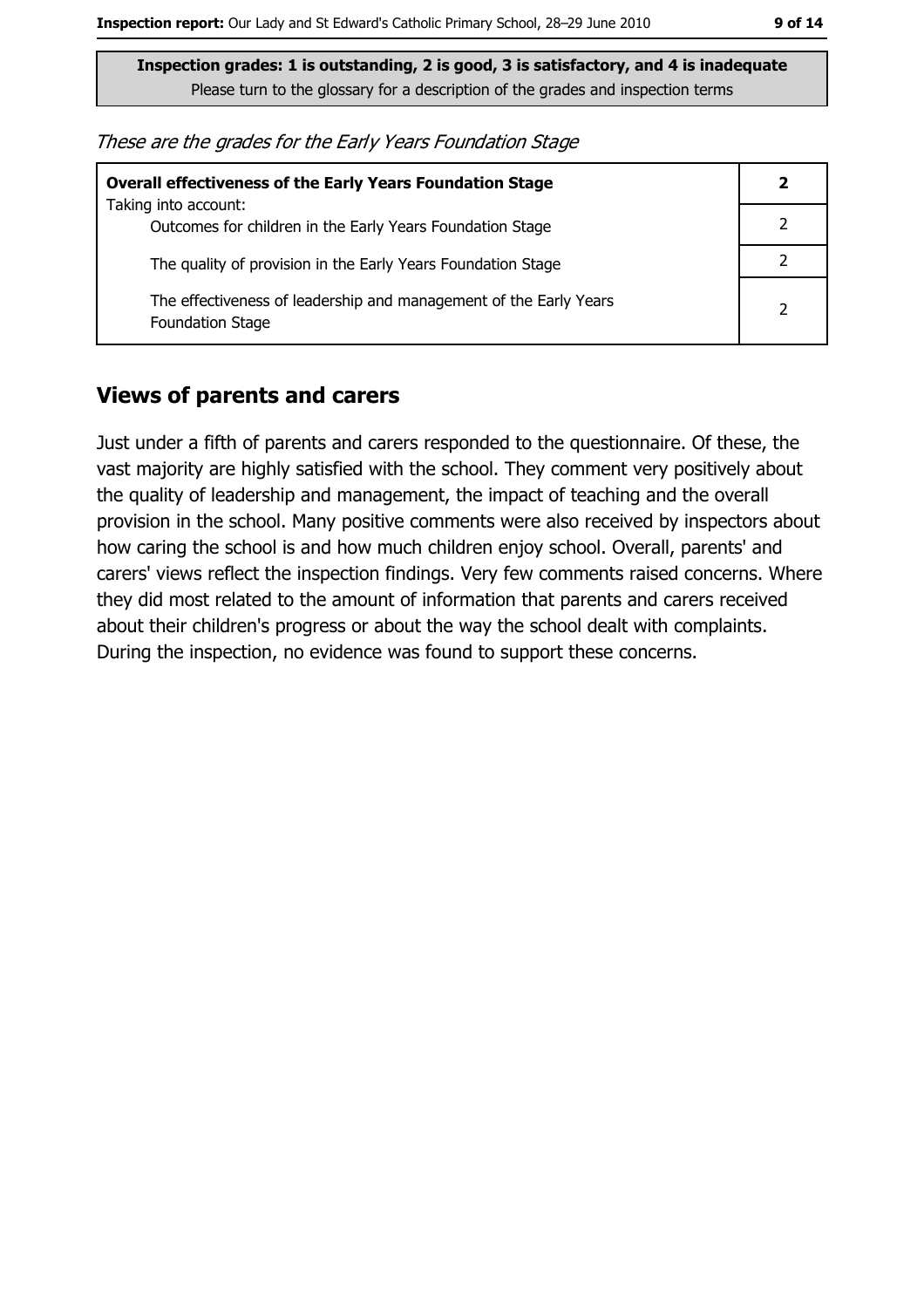#### Responses from parents and carers to Ofsted's questionnaire

Ofsted invited all the registered parents and carers of pupils registered at Our Lady and St Edward's Catholic Primary School to complete a questionnaire about their views of the school.

In the questionnaire, parents and carers were asked to record how strongly they agreed with 13 statements about the school.

The inspection team received 32 completed questionnaires by the end of the on-site inspection. In total, there are 254 pupils registered at the school.

| <b>Statements</b>                                                                                                                                                                                                                                       | <b>Agree</b> | <b>Strongly</b><br><b>Strongly</b><br><b>Disagree</b><br><b>Agree</b><br>disagree |              |               |                |               |              |               |
|---------------------------------------------------------------------------------------------------------------------------------------------------------------------------------------------------------------------------------------------------------|--------------|-----------------------------------------------------------------------------------|--------------|---------------|----------------|---------------|--------------|---------------|
|                                                                                                                                                                                                                                                         | <b>Total</b> | $\frac{1}{2}$                                                                     | <b>Total</b> | $\frac{0}{0}$ | <b>Total</b>   | $\frac{1}{2}$ | <b>Total</b> | $\frac{9}{6}$ |
| My child enjoys school                                                                                                                                                                                                                                  | 31           | 72                                                                                | 12           | 28            | 0              | 0             | $\Omega$     | 0             |
| The school keeps my child<br>safe                                                                                                                                                                                                                       | 34           | 79                                                                                | 9            | 21            | $\mathbf 0$    | 0             | $\mathbf{0}$ | 0             |
| The school informs me<br>about my child's progress                                                                                                                                                                                                      | 32           | 74                                                                                | 11           | 26            | $\mathbf 0$    | 0             | 0            | 0             |
| My child is making enough<br>progress at this school                                                                                                                                                                                                    | 27           | 63                                                                                | 16           | 37            | $\mathbf 0$    | 0             | 0            | 0             |
| The teaching is good at this<br>school                                                                                                                                                                                                                  | 34           | 79                                                                                | 9            | 21            | $\mathbf 0$    | 0             | 0            | 0             |
| The school helps me to<br>support my child's learning                                                                                                                                                                                                   | 30           | 70                                                                                | 13           | 30            | $\mathbf 0$    | 0             | 0            | 0             |
| The school helps my child to<br>have a healthy lifestyle                                                                                                                                                                                                | 27           | 63                                                                                | 16           | 37            | $\mathbf 0$    | 0             | 0            | 0             |
| The school makes sure that<br>my child is well prepared for<br>the future (for example<br>changing year group,<br>changing school, and for<br>children who are finishing<br>school, entering further or<br>higher education, or<br>entering employment) | 24           | 56                                                                                | 15           | 35            | $\mathbf 0$    | 0             | 0            | 0             |
| The school meets my child's<br>particular needs                                                                                                                                                                                                         | 27           | 63                                                                                | 16           | 37            | $\mathbf 0$    | 0             | 0            | 0             |
| The school deals effectively<br>with unacceptable behaviour                                                                                                                                                                                             | 28           | 65                                                                                | 15           | 35            | $\mathbf 0$    | 0             | 0            | 0             |
| The school takes account of<br>my suggestions and<br>concerns                                                                                                                                                                                           | 23           | 53                                                                                | 18           | 42            | $\overline{2}$ | 5             | 0            | 0             |
| The school is led and<br>managed effectively                                                                                                                                                                                                            | 31           | 72                                                                                | 11           | 26            | $\mathbf 0$    | 0             | 0            | $\mathbf 0$   |
| Overall, I am happy with my<br>child's experience at this<br>school                                                                                                                                                                                     | 35           | 81                                                                                | 8            | 19            | $\mathbf 0$    | 0             | $\mathbf 0$  | 0             |

The table above summarises the responses that parents and carers made to each statement. The percentages indicate the proportion of parents and carers giving that response out of the total number of completed questionnaires. Where one or more parents and carers chose not to answer a particular question, the percentages will not add up to 100%.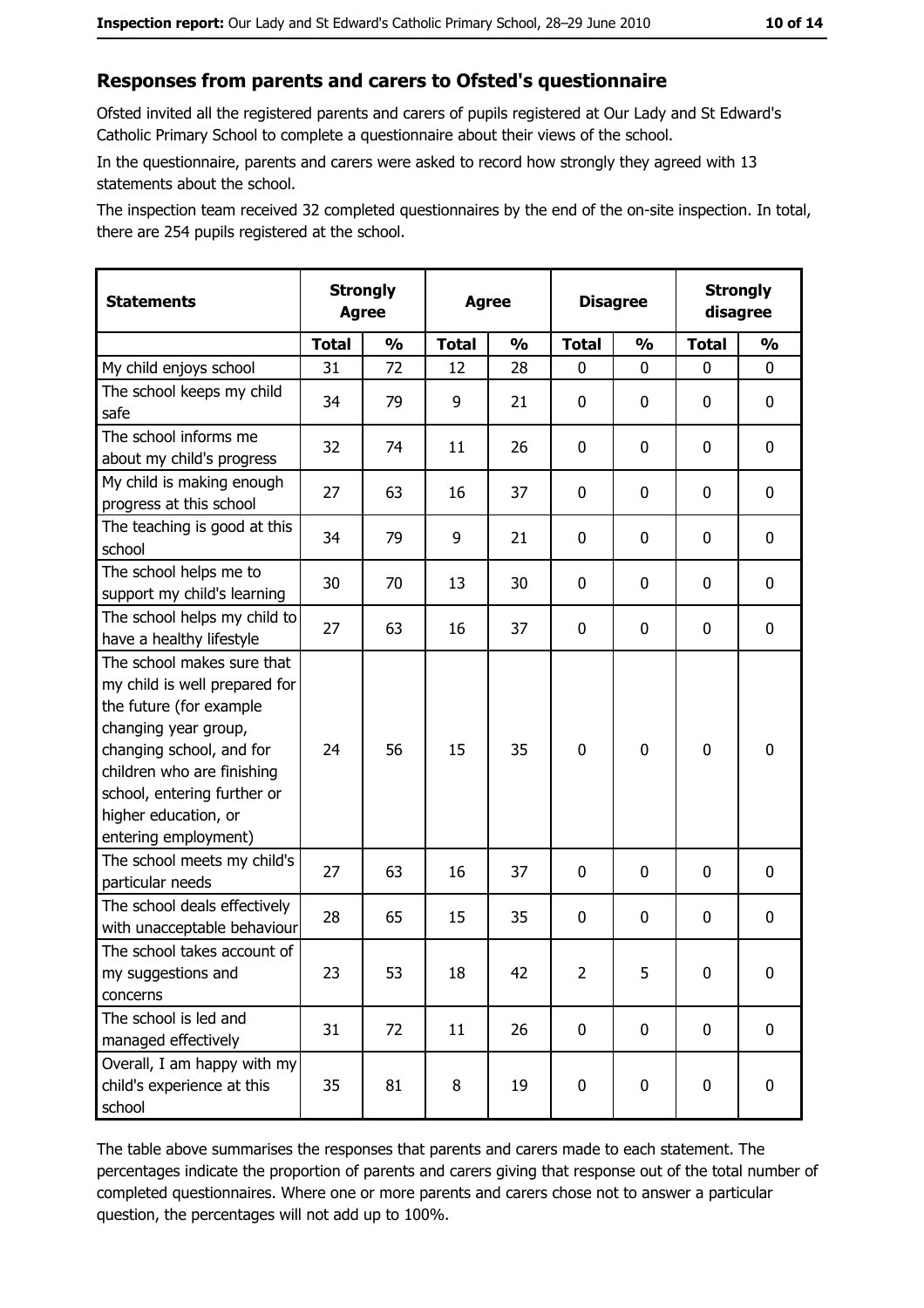## **Glossary**

| <b>Grade</b> | <b>Judgement</b> | <b>Description</b>                                                                                                                                                                                                               |
|--------------|------------------|----------------------------------------------------------------------------------------------------------------------------------------------------------------------------------------------------------------------------------|
| Grade 1      | Outstanding      | These features are highly effective. An oustanding<br>school provides exceptionally well for its pupils' needs.                                                                                                                  |
| Grade 2      | Good             | These are very positive features of a school. A school<br>that is good is serving its pupils well.                                                                                                                               |
| Grade 3      | Satisfactory     | These features are of reasonable quality. A satisfactory<br>school is providing adequately for its pupils.                                                                                                                       |
| Grade 4      | Inadequate       | These features are not of an acceptable standard. An<br>inadequate school needs to make significant<br>improvement in order to meet the needs of its pupils.<br>Ofsted inspectors will make further visits until it<br>improves. |

## What inspection judgements mean

#### **Overall effectiveness of schools**

|                       | Overall effectiveness judgement (percentage of<br>schools) |      |                     |                   |  |
|-----------------------|------------------------------------------------------------|------|---------------------|-------------------|--|
| <b>Type of school</b> | <b>Outstanding</b>                                         | Good | <b>Satisfactory</b> | <b>Inadequate</b> |  |
| Nursery schools       | 51                                                         | 45   | 0                   | 4                 |  |
| Primary schools       | 6                                                          | 41   | 42                  | 10                |  |
| Secondary schools     | 8                                                          | 34   | 44                  | 14                |  |
| Sixth forms           | 10                                                         | 37   | 50                  | 3                 |  |
| Special schools       | 32                                                         | 38   | 25                  | 5                 |  |
| Pupil referral units  | 12                                                         | 43   | 31                  | 14                |  |
| All schools           | 9                                                          | 40   | 40                  | 10                |  |

New school inspection arrangements were introduced on 1 September 2009. This means that inspectors now make some additional judgements that were not made previously.

The data in the table above is for the period 1 September to 31 December 2009 and is the most recently published data available (see www.ofsted.gov.uk). Please note that the sample of schools inspected during the autumn term 2009 was not representative of all schools nationally, as weaker schools are inspected more frequently than good or outstanding schools.

Percentages are rounded and do not always add exactly to 100. Secondary school figures include those that have sixth forms, and sixth form figures include only the data specifically for sixth form inspection judgements.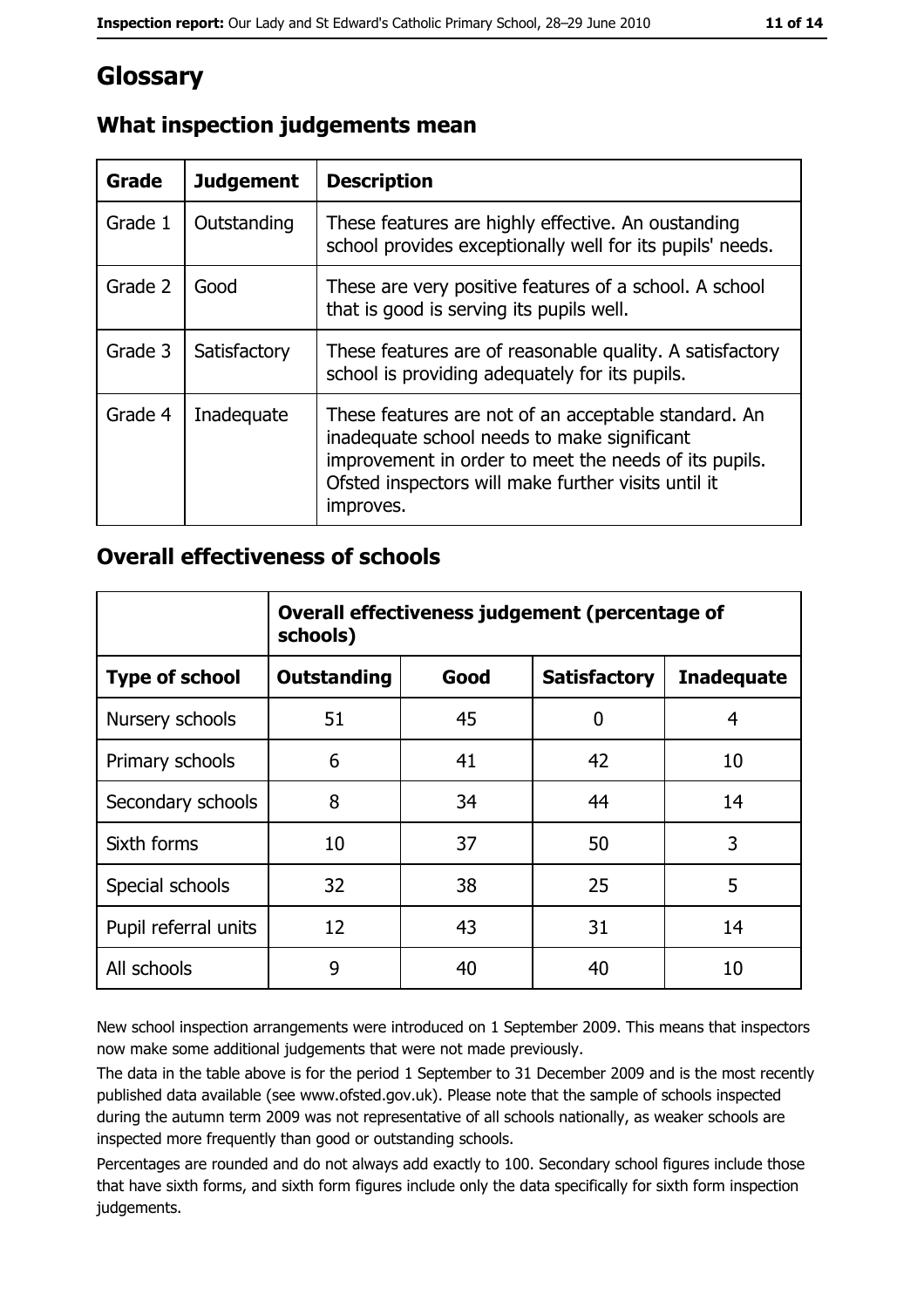# **Common terminology used by inspectors**

| Achievement:                  | the progress and success of a pupil in<br>their learning, development or training.                                                                                                                                                                                                                           |
|-------------------------------|--------------------------------------------------------------------------------------------------------------------------------------------------------------------------------------------------------------------------------------------------------------------------------------------------------------|
| Attainment:                   | the standard of the pupils' work shown by<br>test and examination results and in<br>lessons.                                                                                                                                                                                                                 |
| Capacity to improve:          | the proven ability of the school to<br>continue improving. Inspectors base this<br>judgement on what the school has<br>accomplished so far and on the quality of<br>its systems to maintain improvement.                                                                                                     |
| Leadership and management:    | the contribution of all the staff with<br>responsibilities, not just the headteacher,<br>to identifying priorities, directing and<br>motivating staff and running the school.                                                                                                                                |
| Learning:                     | how well pupils acquire knowledge,<br>develop their understanding, learn and<br>practise skills and are developing their<br>competence as learners.                                                                                                                                                          |
| <b>Overall effectiveness:</b> | inspectors form a judgement on a school's<br>overall effectiveness based on the findings<br>from their inspection of the school. The<br>following judgements, in particular,<br>influence what the overall effectiveness<br>judgement will be.                                                               |
|                               | The school's capacity for sustained<br>improvement.<br>Outcomes for individuals and groups<br>of pupils.<br>The quality of teaching.<br>The extent to which the curriculum<br>meets pupil's needs, including where<br>relevant, through partnerships.<br>The effectiveness of care, guidance<br>and support. |
| Progress:                     | the rate at which pupils are learning in<br>lessons and over longer periods of time. It<br>is often measured by comparing the<br>pupils' attainment at the end of a key<br>stage with their attainment when they<br>started.                                                                                 |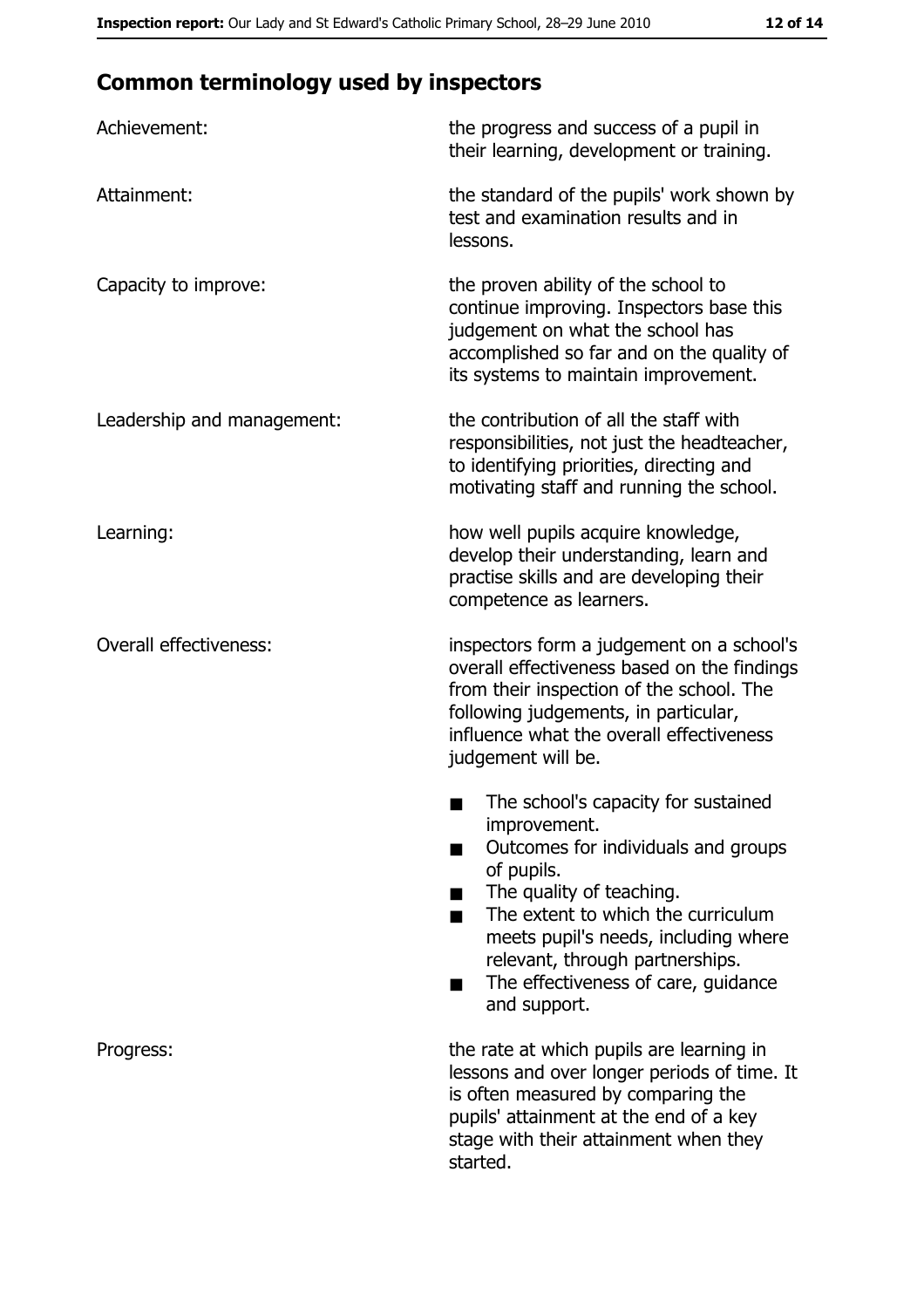This letter is provided for the school, parents and carers to share with their children. It describes Ofsted's main findings from the inspection of their school.



29 June 2010

**Dear Pupils** 

Inspection of Our Lady and St Edward's Catholic Primary School, Wirral, CH41 8DU Thank you for the welcome you gave to me and the other inspectors. We enjoyed our visit. You were eager to talk to us and tell us how much you like your school. This helped us to find out about the school and how well it is doing.

Your school provides you with an outstanding education. You told us you always feel safe when you are in school. We saw that you enjoy learning and behave extremely well. You know a lot about staying healthy and you try your best in all the things that you do. This is helping you to make good progress in your learning. The adults in school take good care of you and all want the best for you. Teachers find topics that interest you and help you to learn.

The school has three areas for further development. Firstly, we want you to have more opportunities to practise your writing. Secondly, we want those of you who have too many absences to improve their attendance. This is to help these pupils to learn even faster. Thirdly, we want you to find out more about the wider world.

You can play your part in bringing about these improvements by coming to school regularly and always doing your best to finish your writing.

Well done and best wishes for the future!

Yours sincerely,

Mr Michael Hewlett

Lead inspector